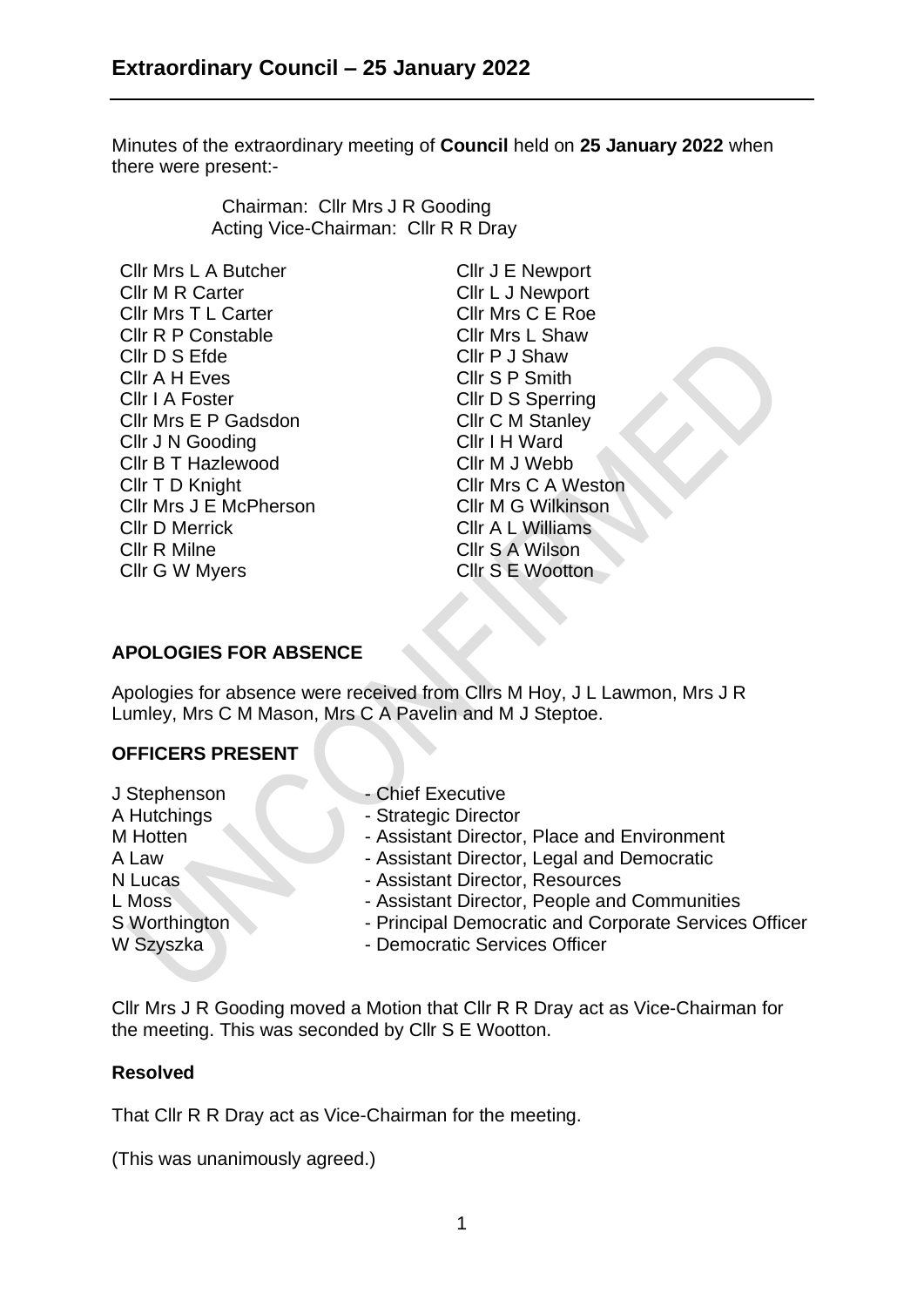#### **13 REPORT FROM THE REVIEW COMMITTEE TO COUNCIL: PRE-SCRUTINY OF PROPOSED REPORT TO COUNCIL RE STRATEGIC PARTNERSHIP WITH BRENTWOOD BOROUGH COUNCIL**

Council received an update from the Review Committee in respect of its prescrutiny of proposals for a strategic partnership with Brentwood Borough Council.

The Chairman of the Review Committee advised that the Committee had scrutinised the report prior to this extraordinary meeting and unanimously supported the proposals set out in appendix 1 and those proposals, together with the additional recommendations summarised in paragraph 1.2 of the report, are set out in a final report to this meeting at item 4 of the Agenda.

# **14 STRATEGIC PARTNERSHIP WITH BRENTWOOD BOROUGH COUNCIL**

Council considered the report of the Strategic Director seeking approval for the creation of a formal strategic partnership between the Council and Brentwood Borough Council in accordance with Heads of Terms agreed between the two Councils.

The Leader commended Cllrs S A Wilson and Mrs J E McPherson for the prescrutiny during the review process of the report and further advised that a copy of the Partnership handbook would be appended to the Minutes.

Cllr S E Wootton moved a Motion that the recommendations set out at paragraph 9.1 be approved, and this was seconded by Cllr C E Roe.

A Member questioned how the savings and projected savings would be reported on to the Council.

Officers advised that the report would come through the programme management of the Transformation Unit details of which were set out at paragraph 5 on page 3.8 of the report. This would go through individual corporate governance and would be presented in advance to the Review Committee to be scrutinised.

A Member endorsed the proposed partnership and commended the work of the Review Committee.

### **Resolved**

- (1) To agree the Strategic Partnership between Rochford District Council and Brentwood Borough Council and that Jonathan Stephenson is the Joint Chief Executive for both Councils with effect from 1 February 2022.
- (2) To appoint Jonathan Stephenson as the Council's Head of Paid Service with effect from 1 February 2022.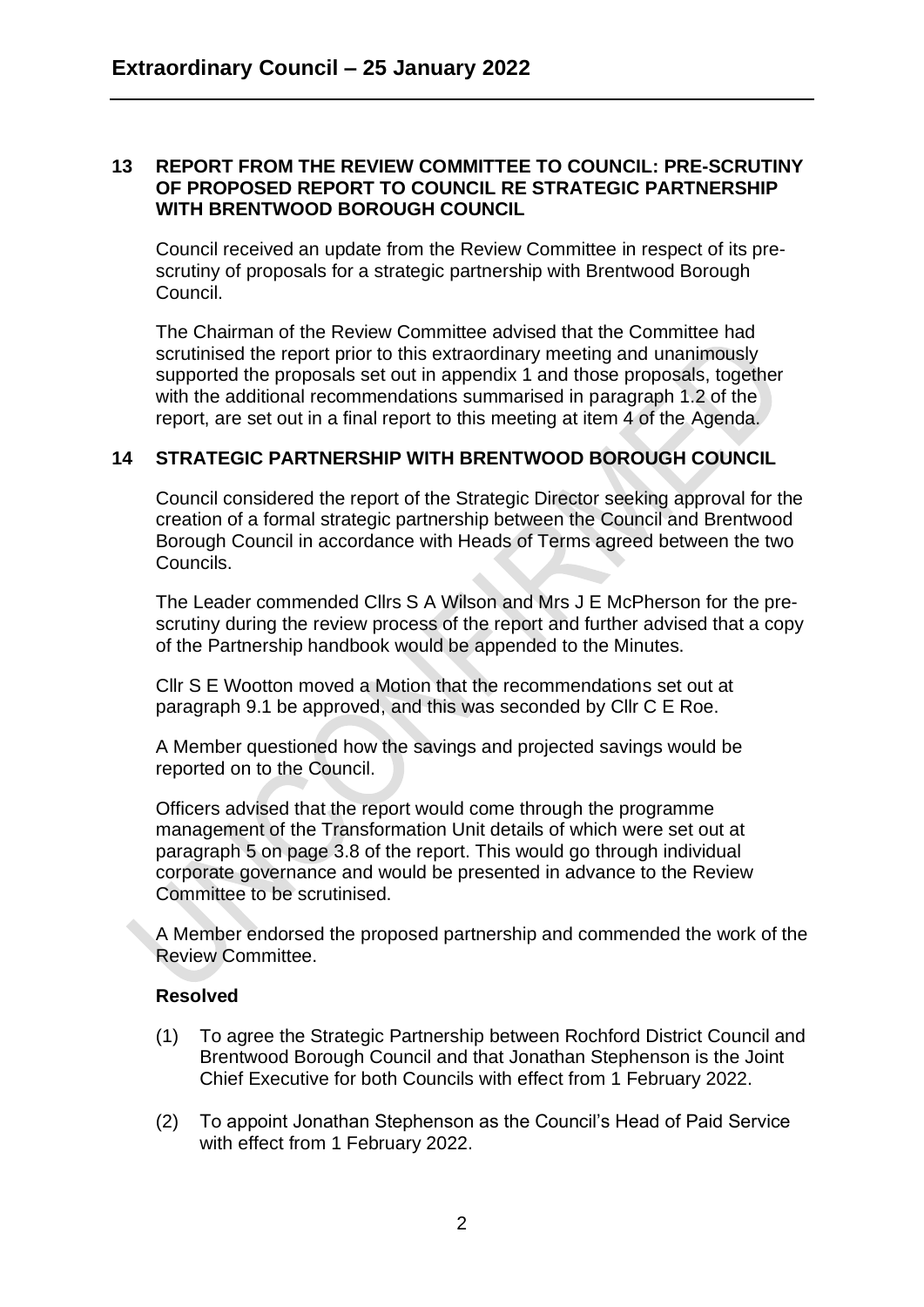- (3) To approve the Heads of Terms set out in Appendix A.
- (4) That the Joint Chief Executive and the Monitoring Officer of each Council be given delegated authority, in consultation with the Leader of each Council, to enter into a Memorandum of Understanding and s113 Agreement to give effect to the Partnership.
- (5) That the Joint Chief Executive be given delegated authority to undertake restructure of Tiers 2 and 3 of the Councils in consultation with the Leader of each Council.
- (6) That the designated Head of Paid Service is the proper officer under s270(3) of the Local Government Act 1972.
- (7) That a maximum of £300,000 (as set out in paragraph 6.7 of this report) be allocated from general reserves to fund the additional programme resource for the Transformation Unit.
- (8) That the Monitoring Officer be given delegated authority in consultation with the Portfolio Holder for Governance to make any required changes to the Constitution to give effect recommendations in this report.
- (9) That the MOU and s113 Agreement makes provision for robust Exit Arrangements and a Member-led Conflict Resolution Process.
- (10) That the s113 Agreement comes to the Review Committee for scrutiny before it is executed.
- (11) That feedback from residents as to the impact of the partnership on services is regularly sought and reported upon.
- (12) That there be an early review of technology in Phase 2 of the Transformation Programme to identify threats and/or opportunities.
- (13) That the MOU and/or other document that underpins the Strategic Partnership makes clear that whilst the division of the savings achieved as part of the transformation process is to be agreed between the two Councils, that the starting point for that discussion should be 50/50. (SD)

(This was unanimously agreed.)

### **15 REPORT FROM THE LICENSING & APPEALS COMMITTEE TO THE COUNCIL**

Council considered the report of the Licensing & Appeals Committee with proposals relating to the statement of licensing policy (Gambling Act 2005).